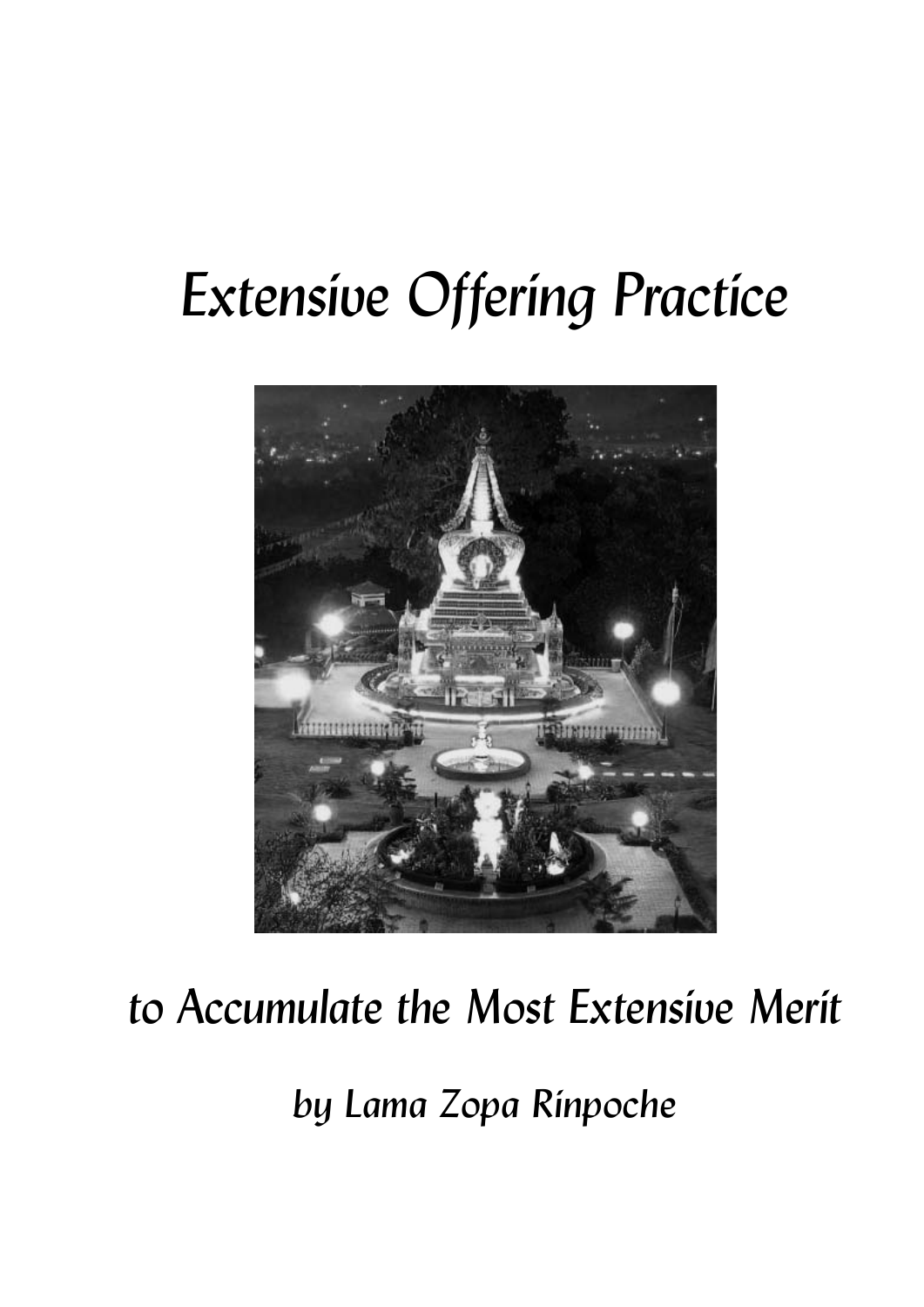FPMT Inc. 1632 SE 11th Avenue Portland, OR 97214 USA www.fpmt.org

© 2003, 2008, 2010 FPMT Inc. All rights reserved.

No part of this book may be reproduced in any form or by any means, electronic or mechanical, including photocopying, recording, or by any information storage and retrieval system or technologies now known or developed, without permission in writing from the publisher.

Set in Calibri 12.5./15, Century Gothic and Lydian BT.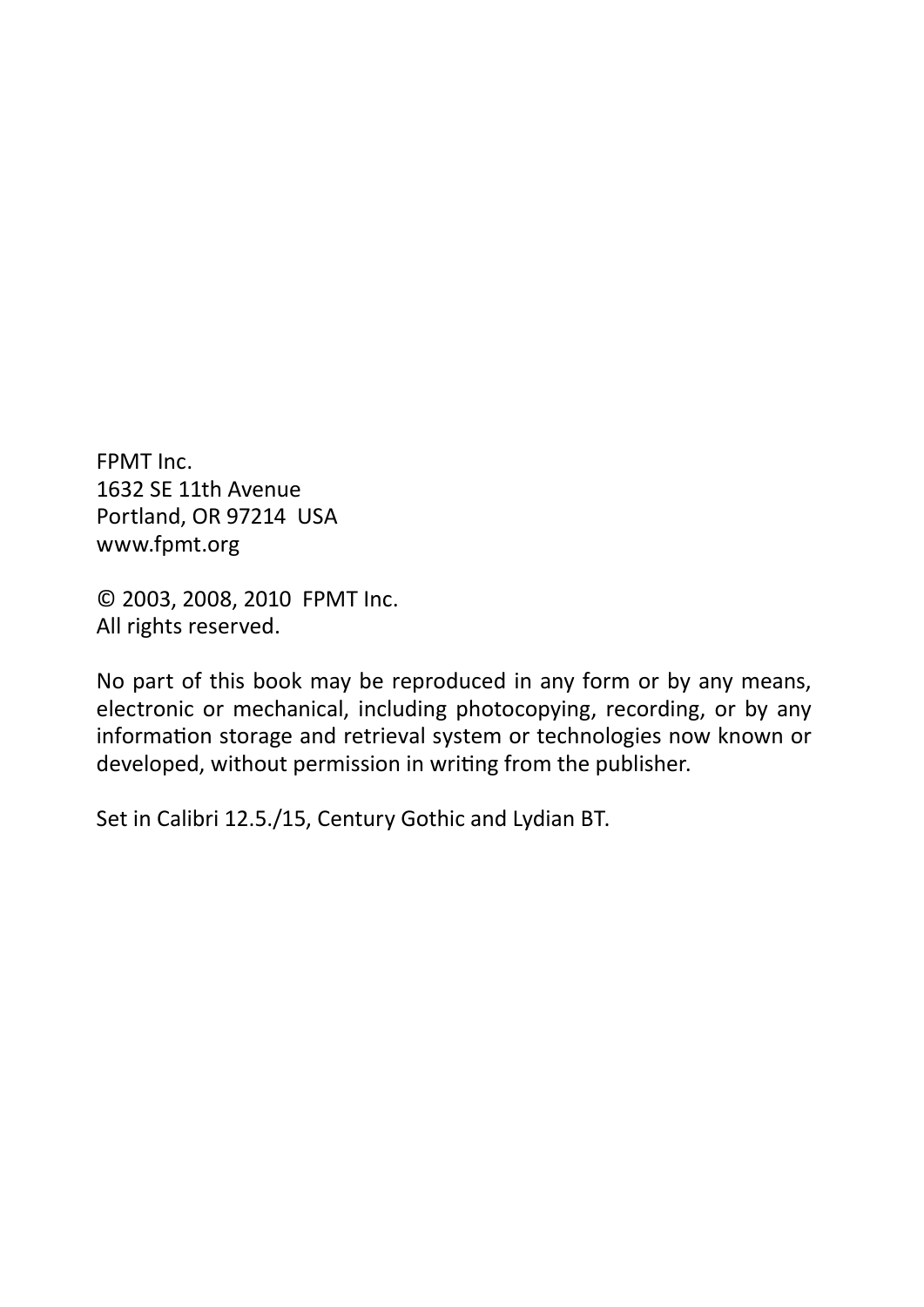# *Extensive Offering Practice*

# *A practice to accumulate the most extensive merit with lights and other offerings*



### *Motivation*

Before beginning your extensive offering practice, generate bodhichitta in the following way (if you are specifically doing a light offering practice, then also recite the words in parentheses):

The purpose of my life is not only to solve my own problems and gain happiness for myself but to free all beings from their problems and lead them to all happiness, especially the state of full enlightenment. Therefore, I myself must first achieve complete enlightenment. To do this, I must complete the two accumulations  $-$  the merit of fortune [method] and the merit of wisdom. Therefore, I am going to make charity of these (light) offerings and make offerings (of these lights) to the merit field.

Also remember to motivate for the success of particular projects, for people who have passed away or are sick, or for other specific purposes. Then generate the mind of refuge and bodhichitta.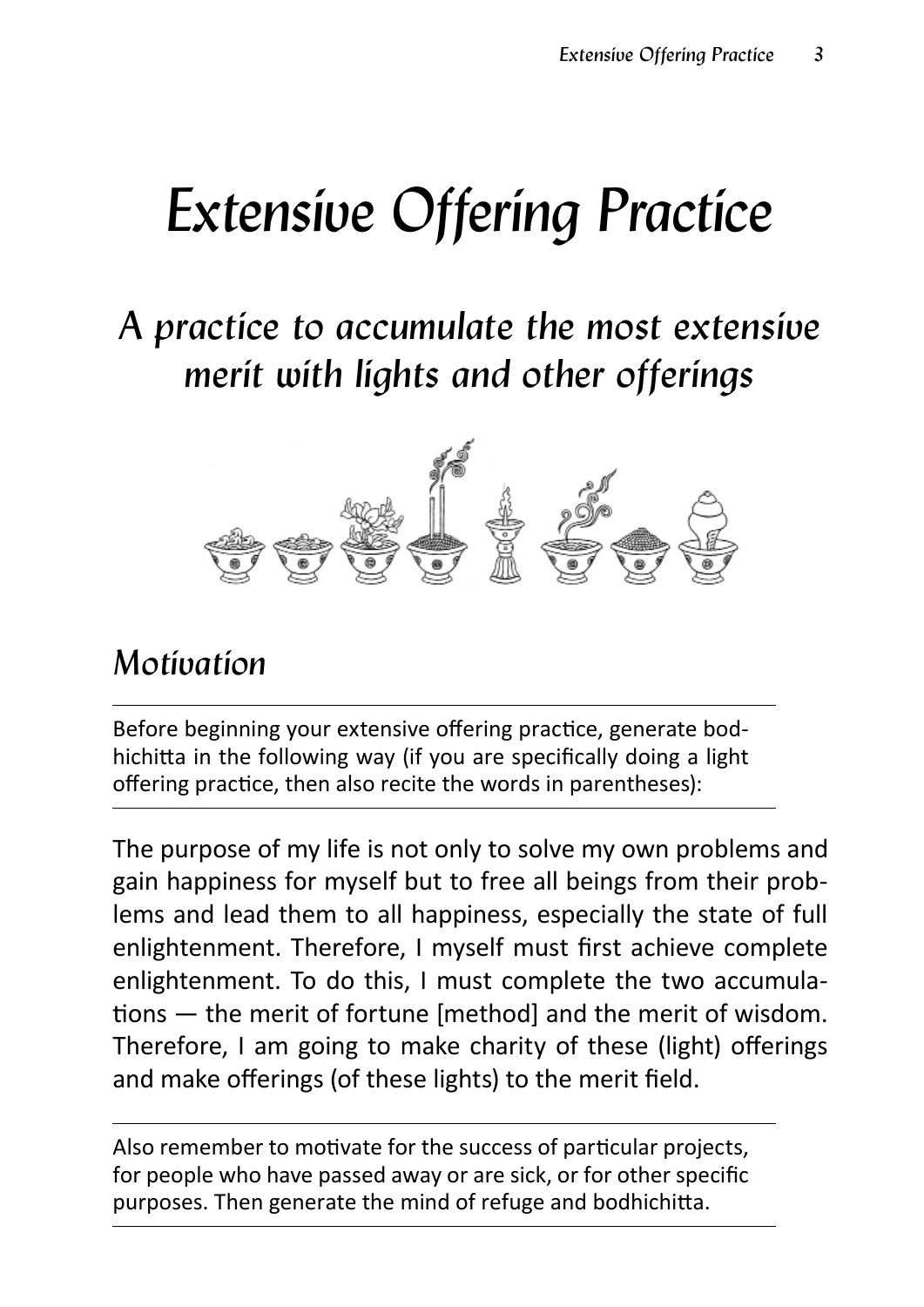# *Blessing the Offerings*

Bless your offerings by reciting OM AH HUM three times. If you are making light offerings in particular, now light the candles or switch on the electricity while reciting:

OM AH HUM *(3x)*

In general, if you don't bless offerings immediately, they can be entered by the possessing spirit Tse-bu chig-pa, and then making those offerings can create obstacles for you; it can cause mental damage. In the case of possessed light offerings, without control, you fall asleep when listening, reflecting, and meditating on the holy Dharma. Similarly, if you don't bless all other kinds of offering, various possessing spirits can enter them. Making those offerings can then damage your mind and create obstacles for you.

## *Making Charity to the Beings of the Six Realms*

Think that you have received these offerings through the kindness of all sentient beings. Think, "These offerings are not mine." Make charity of the offerings to all the hell beings, pretas, animals, humans, asuras, and suras. This is done to counteract the thought that the offerings belong to you. Think that you are making these offerings on their behalf  $-$  you and all other beings are going to make offerings to the buddhas together. Generate great happiness at having accumulated infinite merit by thinking in this way.

Also, think that these offerings are given to every sentient being of each of the six realms, becoming whatever they need for both temporary and ultimate happiness.

## *Offering to the Merit Field*

I actually make and mentally transform the offerings of humans and devas. May Samantabhadra clouds of offerings pervade the whole sky.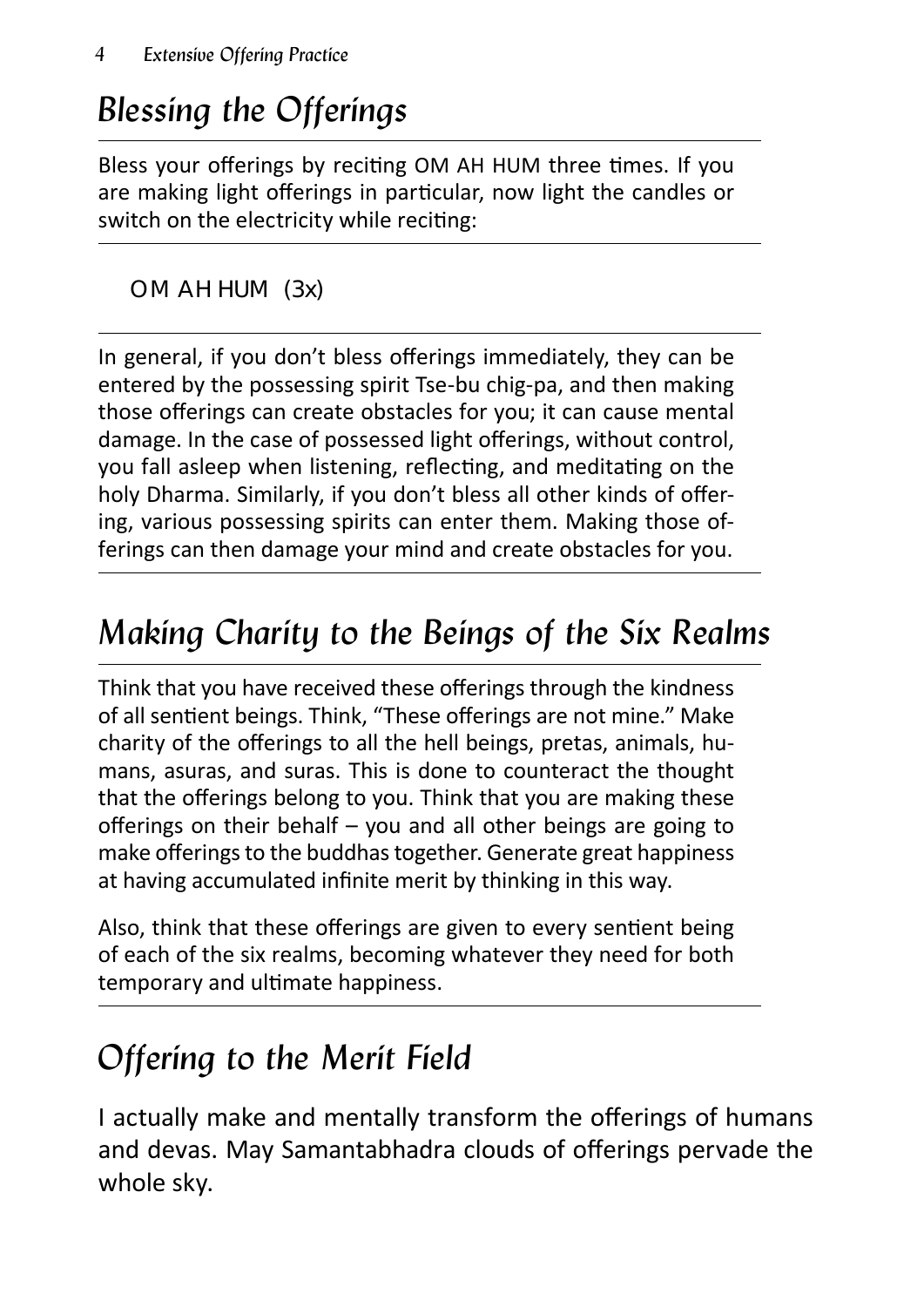This mantra multiplies the offerings, making them numberless.

OM NAMO BHAGAVATE VAJRA SARA PRAMARDANE / TATHAGATAYA / ARHATE SAMYAKSAM BUDDHAYA / TADYATHA / OM VAJRE VAJRE / MAHA VAJRE / MAHA TEJA VAJRE / MAHA VIDYA VAJRE / MAHA BODHICHITTA VAJRE / MAHA BODHI MÄNDO PASAM KRAMANA VAJRE / SARVA KARMA AVARANA VISHO DHANA VAJRE SVAHA *(3x)*

### *Extensive Power of Truth*

By the power of truth of the Three Rare Sublime Ones,

The blessings of all the buddhas and bodhisattvas,

The great wealth of the completed two collections, and the sphere of phenomena being pure and inconceivable;

May these piles of clouds of offerings arising through transformation by the bodhisattvas Arya Samantabhadra, Manjushri, and so forth – unimaginable and inexhaustible, equaling the sky – arise and, in the eyes of the buddhas and bodhisattvas of the ten directions, be received.

## *Presenting the Offerings*

Make offerings to all holy objects, visualizing them as manifestations of your own root Guru, who is one with all other virtuous friends. Since the virtuous friend is the most powerful object in the merit field, by offering like this, you accumulate the most extensive merit. In his text, *The Five Stages*, the Savior Nagarjuna said, "Abandon making other offerings; try purely to make offerings only to your Guru. By pleasing your Guru, you will achieve the sublime wisdom of the omniscient mind."

 In the root tantric text *Buddhaya*, Guru Vajradhara said, "The merit accumulated by making offerings to just one pore of the spiritual master is more sublime than all that accumulated by making offerings to all the buddhas and bodhisattvas of the ten directions."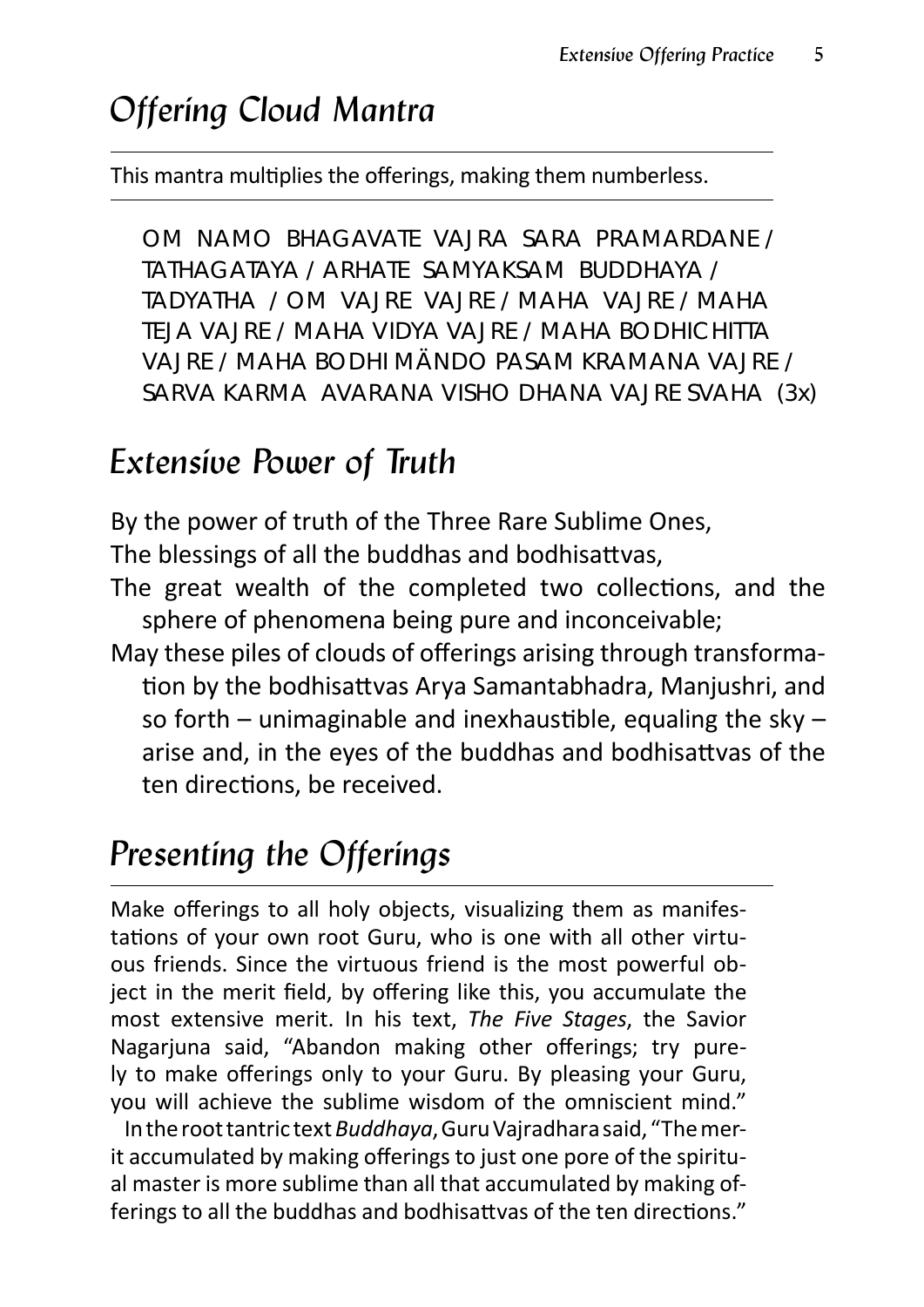As you make the offerings, think that you are prostrating, making offerings, and that the Guru's holy mind experiences great bliss.

Place your hands in prostration mudra at your heart. Each time you make offerings, think that, "Having received the offering, the Guru's holy mind experiences great bliss." This completes the offering.

First, we make offerings to all the holy objects here in this place, every single thangka, statue, stupa, scripture, picture, tsa-tsa, relic, and prayer wheel, by seeing them as inseparable from our own virtuous friend, who is one with all other virtuous friends. *(Prostrate, offer, and generate great bliss.)*

Then, we make all these offerings both real and visualized to every single holy object in this country  $-$  all the statues, stupas, scriptures, pictures, all the centers' altars, every single altar in peoples' homes, the prayer wheels, tsa-tsas, and any virtuous friend in this country, by seeing them as inseparable from one's own virtuous friend. We present these offerings many times and in this way generate great bliss in all the holy minds. *(Prostrate, offer, and generate great bliss.)*

Then, we make all these offerings, both real and visualized, to every single holy object in India, including the Bodhgaya stupa where 1000 buddhas descended. Also we make offerings to all the holy beings in India, including His Holiness the Dalai Lama and other virtuous friends that you have there. By seeing them as inseparable from one's own virtuous friend, we make the offerings many times and in this way generate great bliss in all the holy minds. *(Prostrate, offer, and generate great bliss.)*

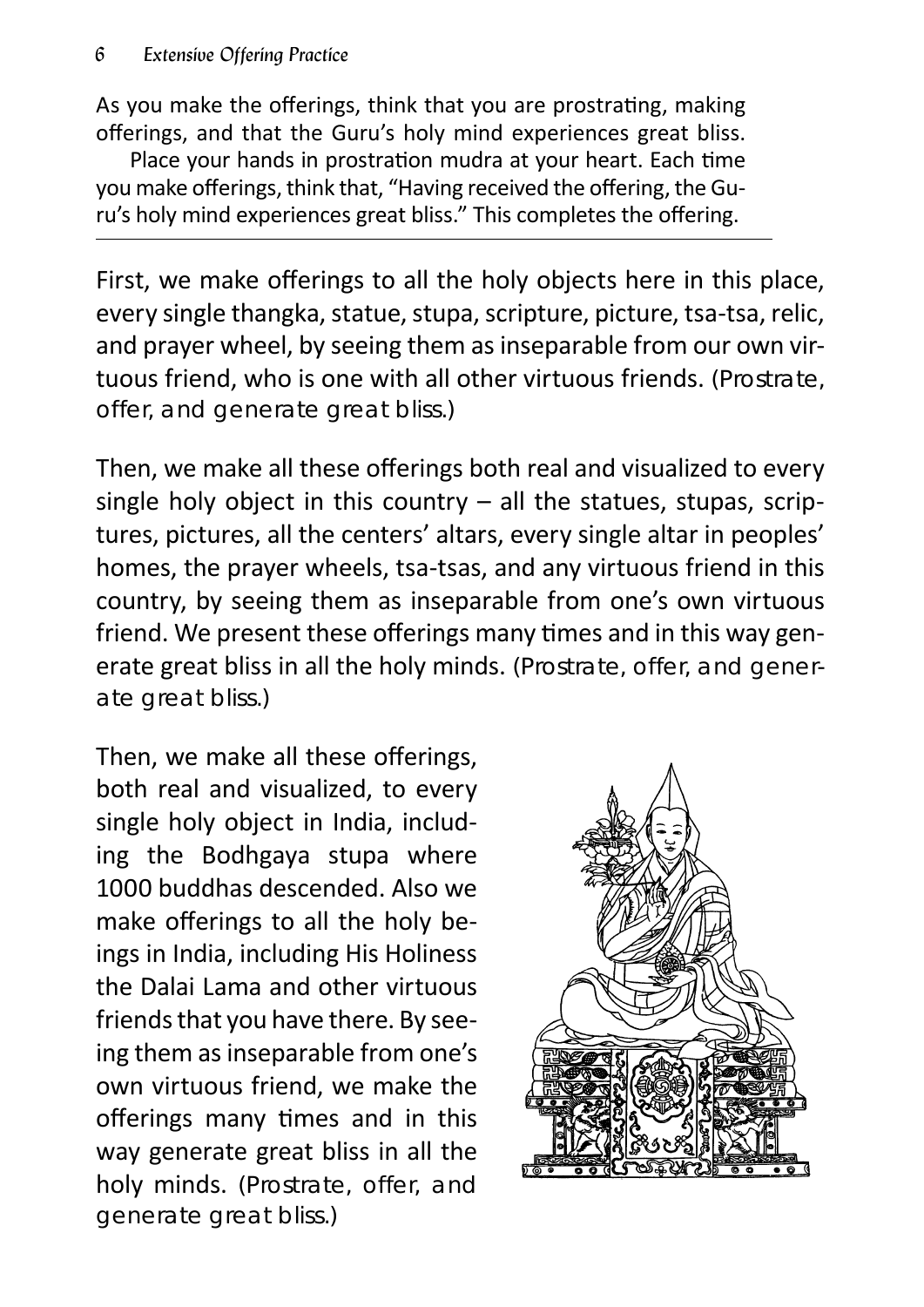We make all these offerings, both real and visualized, to every single holy object in Tibet, including the Jowo Rinpoche in Lhasa that was blessed by Guru Shakyamuni Buddha himself, by seeing them as inseparable from one's own virtuous friend. We make the offerings many times and in this way generate great bliss in all the holy minds. *(Prostrate, offer, and generate great bliss.)*

We make all these offerings, both real and visualized, to every single holy object in Nepal, including Bouddhanath Stupa and Swayambunath Stupa and any virtuous friends in Nepal. By seeing them as inseparable from one's own virtuous friend, we make the offerings many times and in this way generate great bliss in all the holy minds. *(Prostrate, offer, and generate great bliss.)*

We make all these offerings, both real and visualized, to every single holy object in the other Buddhist countries such as mainland China, Thailand, Taiwan, Burma, etc., by seeing all the holy objects as inseparable from one's own virtuous friend. We make the offerings many times and in this way generate great bliss in all the holy minds. *(Prostrate, offer, and generate great bliss.)*

We now make all these offerings, both real and visualized, to every single holy object in the rest of the world, by seeing all the holy objects as inseparable from one's own virtuous friend. We make the offerings many times and in this way generate great bliss in all the holy minds. *(Prostrate, offer, and generate great bliss.)*

We make all these offerings both real and visualized to all the ten direction Buddha, Dharma, and Sangha by seeing all of them as inseparable from one's own virtuous friend. We make the offerings many times and in this way generate great bliss in all the holy minds. *(Prostrate, offer, and generate great bliss.)*

We make all these offerings, both real and visualized, to all the ten direction statues, stupas, and scriptures by seeing them as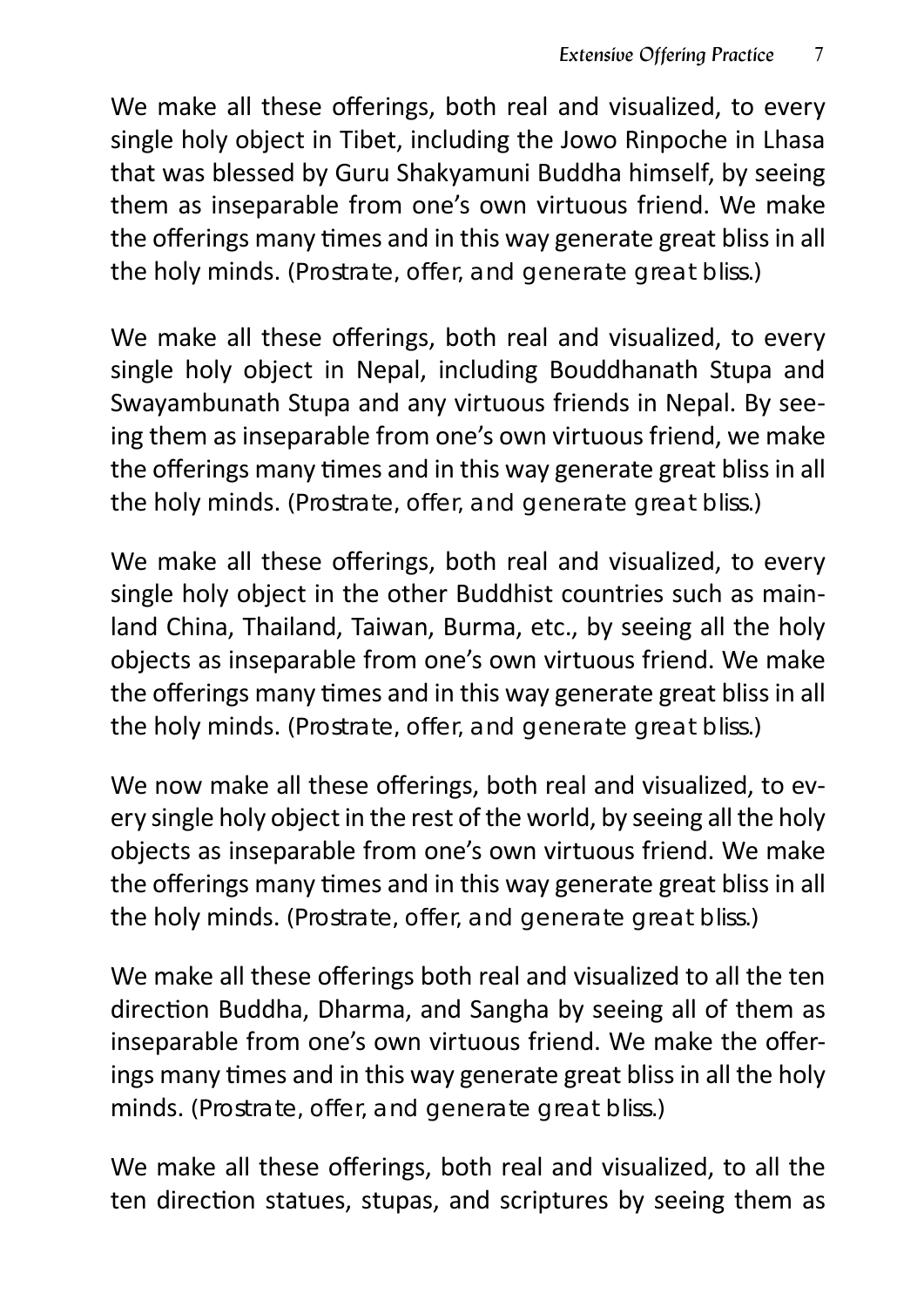inseparable from one's own virtuous friend. Make the offerings many times and in this way generate great bliss in all the holy minds. *(Prostrate, offer, and generate great bliss.)*

We make all these offerings, both real and visualized, to Buddha Chenrezig, by seeing Chenrezig as inseparable from His Holiness the Dalai Lama and one's own virtuous friend. Make the offerings many times and in this way generate great bliss in all the holy minds. *(Prostrate, offer, and generate great bliss.)*

We make all these offerings, both real and visualized, to the seven Medicine Buddhas (which is the same as making offerings to all the buddhas) by seeing them as inseparable from one's own virtuous friend. We make the offerings many times and in this way generate great bliss in all the holy minds. *(Prostrate, offer, and generate great bliss.)*



Then, we make all these offerings, both real and visualized, to the bodhisattva Kshitigarbha by seeing him as inseparable from one's own virtuous friend. Make the offerings many times and in this way generate great bliss in all the holy minds. *(Prostrate, offer, and generate great bliss.)*

# *The Actual (Light) Offering Prayer*

Now recite the actual prayer of the (light) offerings – five, ten, one thousand times, or however many times possible – depending on how many times you want to make the offerings:

These actually performed and mentally imagined (light) offerings, the manifestations of one's own innate awareness  $-$  the dharmakaya – these clouds of offerings equaling the infinite sky, I am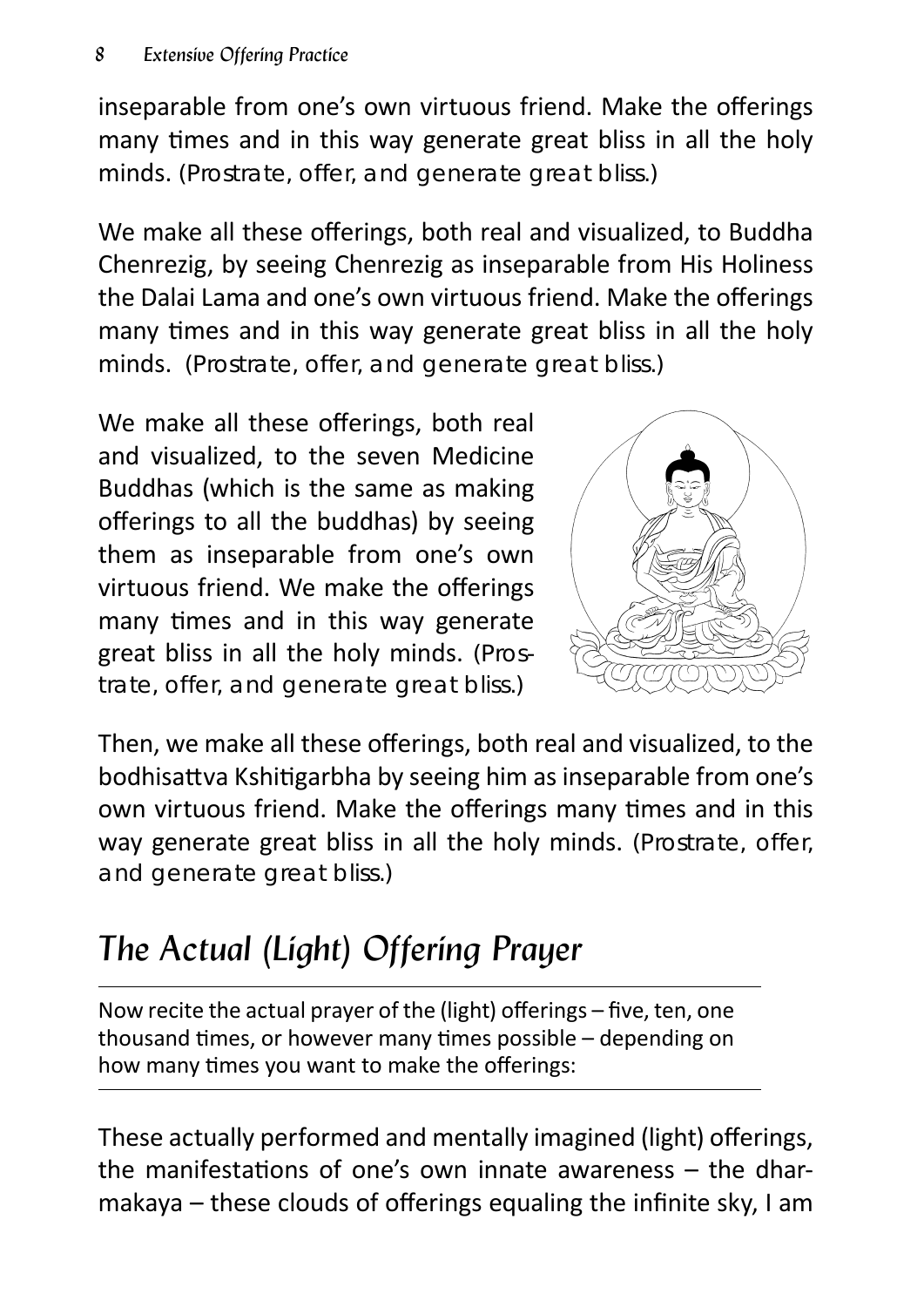offering to all the gurus and the Three Rare Sublime Ones, and to all the statues, stupas, and scriptures, all of which are manifesta-Ɵ ons of the Guru.

I have accumulated infinite merit by having generated bodhichitta, having made charity to the sentient beings, and having made the actual (light) offerings to the gurus, Triple Gem, and to all holy objects of the ten directions.

Due to this merit, whomever I promised to pray for, whose name I received to pray for, and whoever prays to me – principally servants, benefactors, and disciples, as well as all remaining sentient beings, living and dead  $-$  may the rays of the light of the five wisdoms completely purify all their degenerated vows and samaya right now.

May all the sufferings of the evil-gone realms cease right now. May the three realms of samsara be emptied right now. May all impure minds and their obscurations be purified. May all impure appearances be purified. May the five holy bodies and wisdom spontaneously arise.

At this point, one may also recite Atisha's Light Offering Prayer as many times as one wishes (see p.20).

## *Dedication*

GE WA DI YI NYUR DU DAG **Due to the merits of these virtuous actions** LA MA SANG GYÄ DRUB GYUR NÄ **May I quickly aƩ ain the state of a Guru-Buddha** DRO WA CHIG KYANG MA LÜ PA And lead all living beings, without exception DE YI SA LA GÖ PAR SHOG **Into that enlightened state.**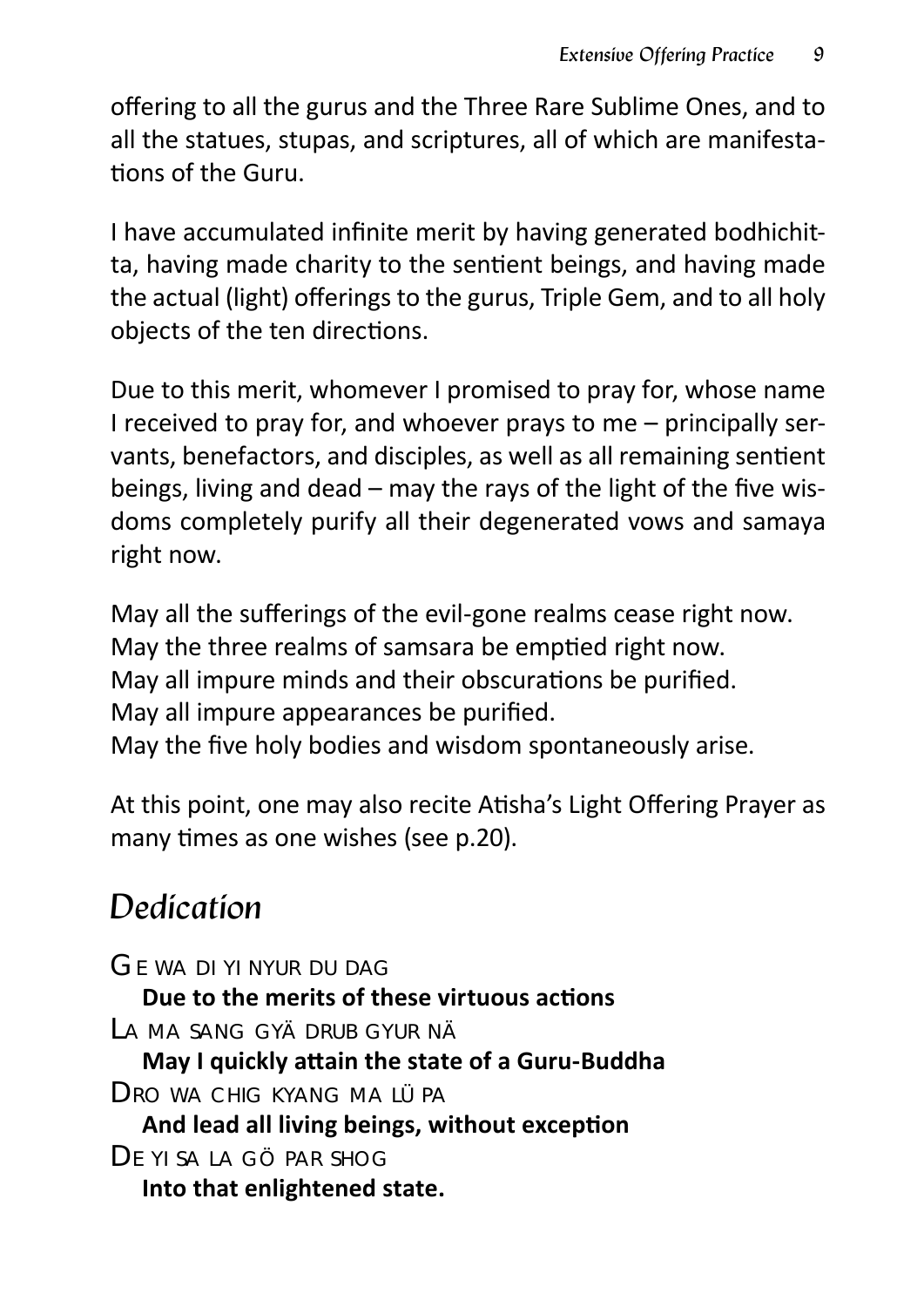JANG CHHUB SEM CHHOG RIN PO CHHE **May the supreme jewel bodhichitta** MA KYI PA NAM KYE GYUR CHIG **That has not arisen, arise and grow;** KYE PA NAM PA ME PA YANG **And may that which has arisen not diminish,** GONG NÄ GONG DU PHEL WAR SHOG **But increase more and more.**

Due to these infinite merits, may whatever sufferings sentient beings have ripen on me right now. May whatever happiness and virtue I have accumulated, including all the realizations of the path and the highest goal enlightenment, be received by each hell being, preta, animal, human, asura, and sura right now.

Having dedicated in this way, you have accumulated infinite merit, so rejoice.

May the precious sublime thought of enlightenment, the source of all success and happiness for myself and all other sentient beings, be generated without even a second's delay. May that which has been generated increase more and more without degeneration.

Due to all the merits of the three times collected by me, buddhas, bodhisattvas and all other sentient beings, which are empty from their own side, may the I, which is empty from its own side, achieve enlightenment, which is empty from its own side, and lead all sentient beings, who are empty from their own side, to that enlightenment, by myself alone.

Whatever white virtues I have thus created, I dedicate as causes enabling me to uphold the holy Dharma of scriptures and insights and to fulfill without exception all the prayers and deeds of all the buddhas and bodhisattvas of the three times.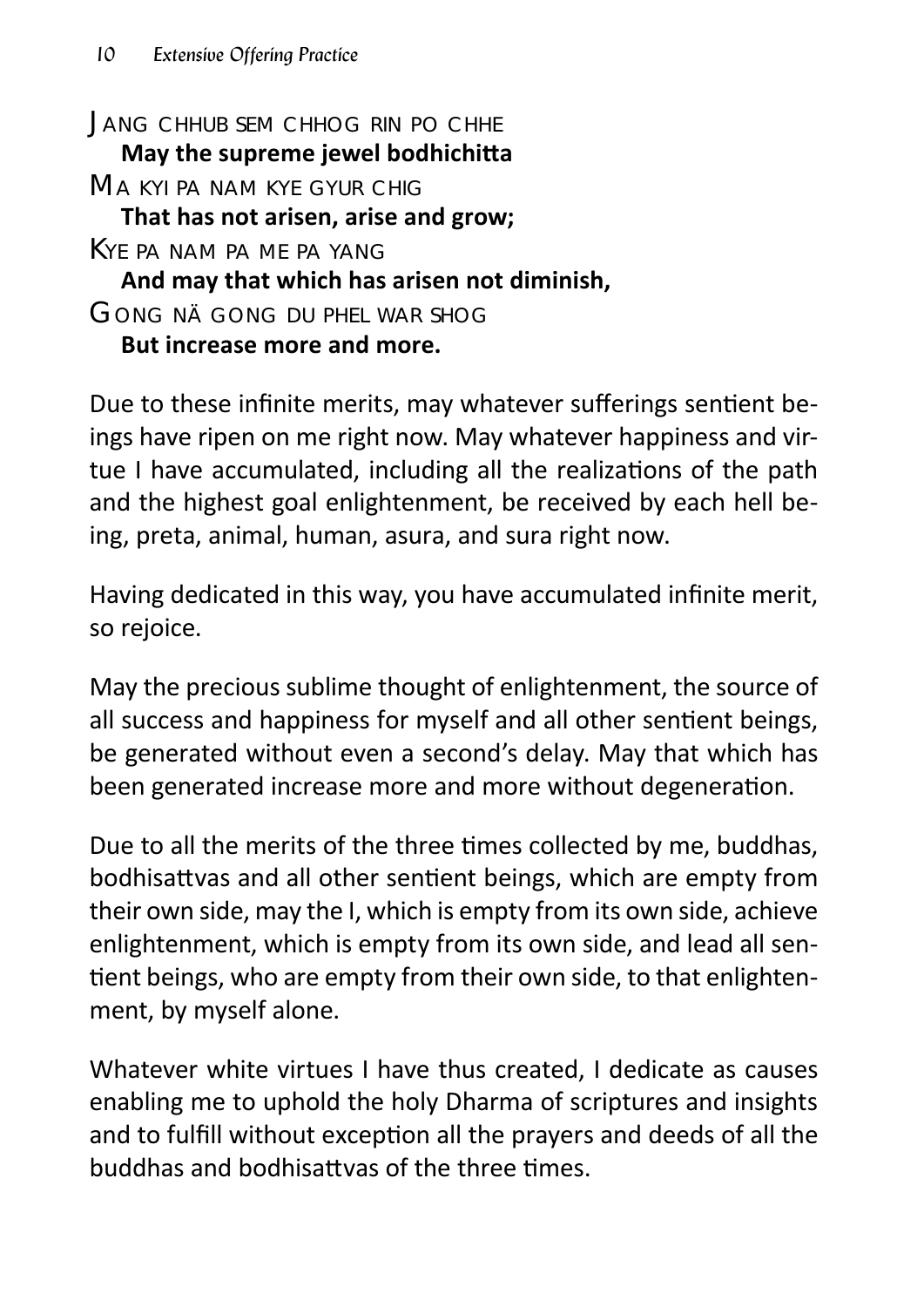By the force of this merit, in all my lives may I never be parted from Mahayana's four spheres, and may I reach the end of my journey along the paths of renunciation, bodhichitta, the pure view, and the two stages.

#### *Special Dedication Prayers*

With Lama Tsongkhapa as our direct Guru in all future lifetimes, may I, my family, and all other sentient beings never be separated from the complete pure path praised by all victorious ones.

Due to the merits of myself and others, may the victorious teachings of Lama Tsongkhapa, Losang Dragpa, flourish for a long time. May all the centers and projects of the FPMT immediately receive all the conditions necessary to preserve and spread these teachings.

May all obstacles be pacified and may the FPMT organization in general and the meditation centers in particular  $-$  all our activities to preserve and spread the Dharma, particularly Lama Tsongkhapa's teachings  $-$  cause these teachings to continue without degeneration and to spread in the minds of all sentient beings.

May those who have sacrificed their lives to benefit others through this organization have long, healthy lives, may all their activities please the virtuous friend. In all their lives, may they always be guided by perfectly qualified Mahayana virtuous friends. May all their wishes succeed immediately, in accordance with the holy Dharma.

You may now turn to p.53 to recite long life prayers for His Holiness the Dalai Lama and Lama Zopa Rinpoche., and the Multipplying Mantras on p.55.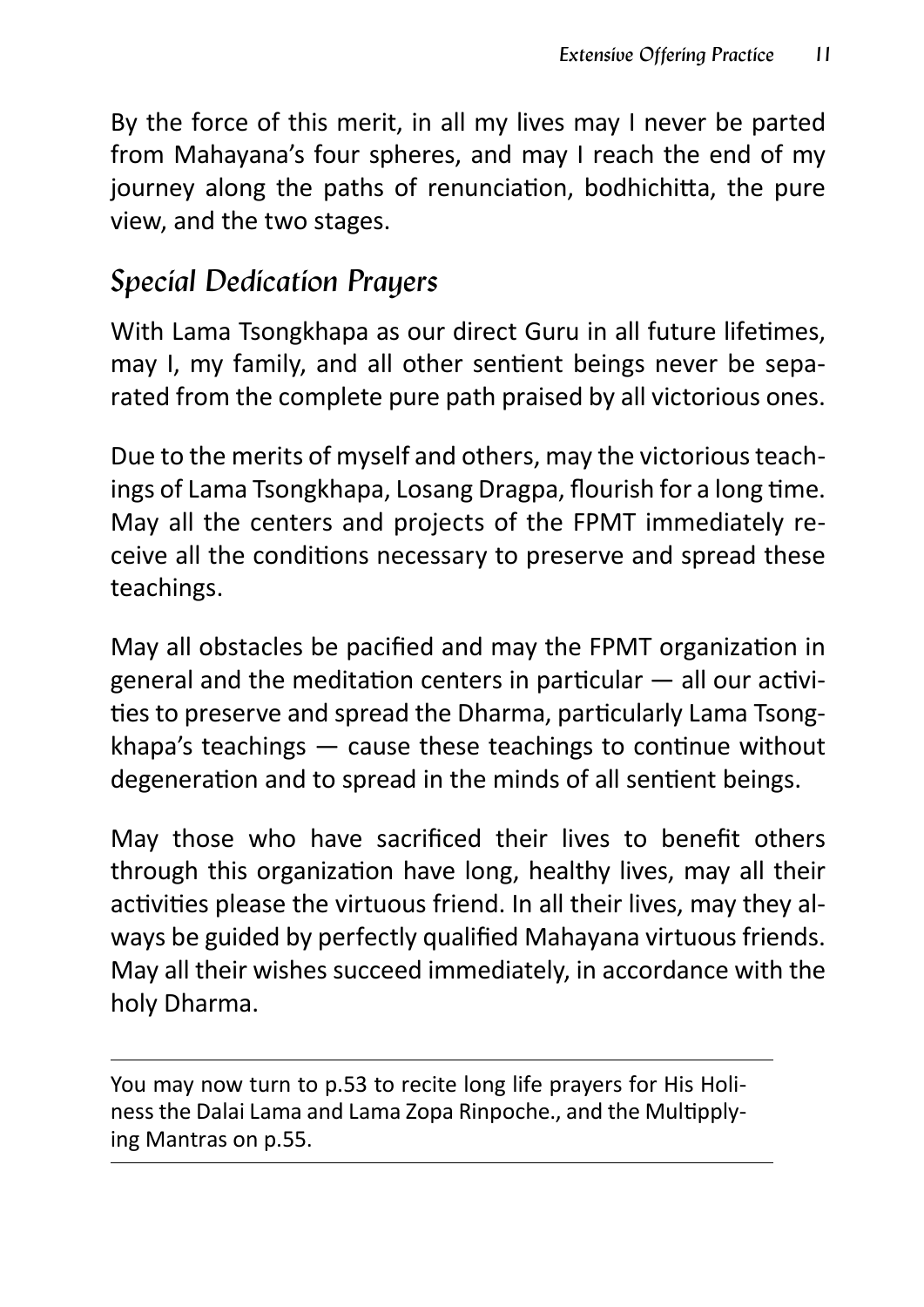# *Light Offering Prayer*

One may recite this prayer when making an individual light offering, or in the context of the *Extensive Offering Practice*. After lighting a candle, a butter lamp, or any form of light, recite this prayer in conjunction with the visualization described below.

May the light of the lamp be equal to the great three thousand worlds and their environments.

May the wick of the lamp be equal to the king of mountains  $-$ Mount Meru.

May the butter be equal to the infinite ocean.

May there be billions of trillions of lamps in the presence of each and every buddha.

May the light illuminate the darkness of ignorance of all sentient beings

From the peak of samsara down to the most torturous hell, Whereby they can see directly and clearly all the ten directions' Buddhas and bodhisattvas and their pure lands.

OM VAJRA ALOKE AH HUM

E MA HO

I offer these beautifully exalted clear and luminous lights To the thousand buddhas of the fortunate eon,

- To all the buddhas and bodhisattvas of the infinite pure lands and of the ten directions.
- To all the gurus, meditational deities, dakas, dakinis, dharma protectors, and the assembly of deities of all mandalas.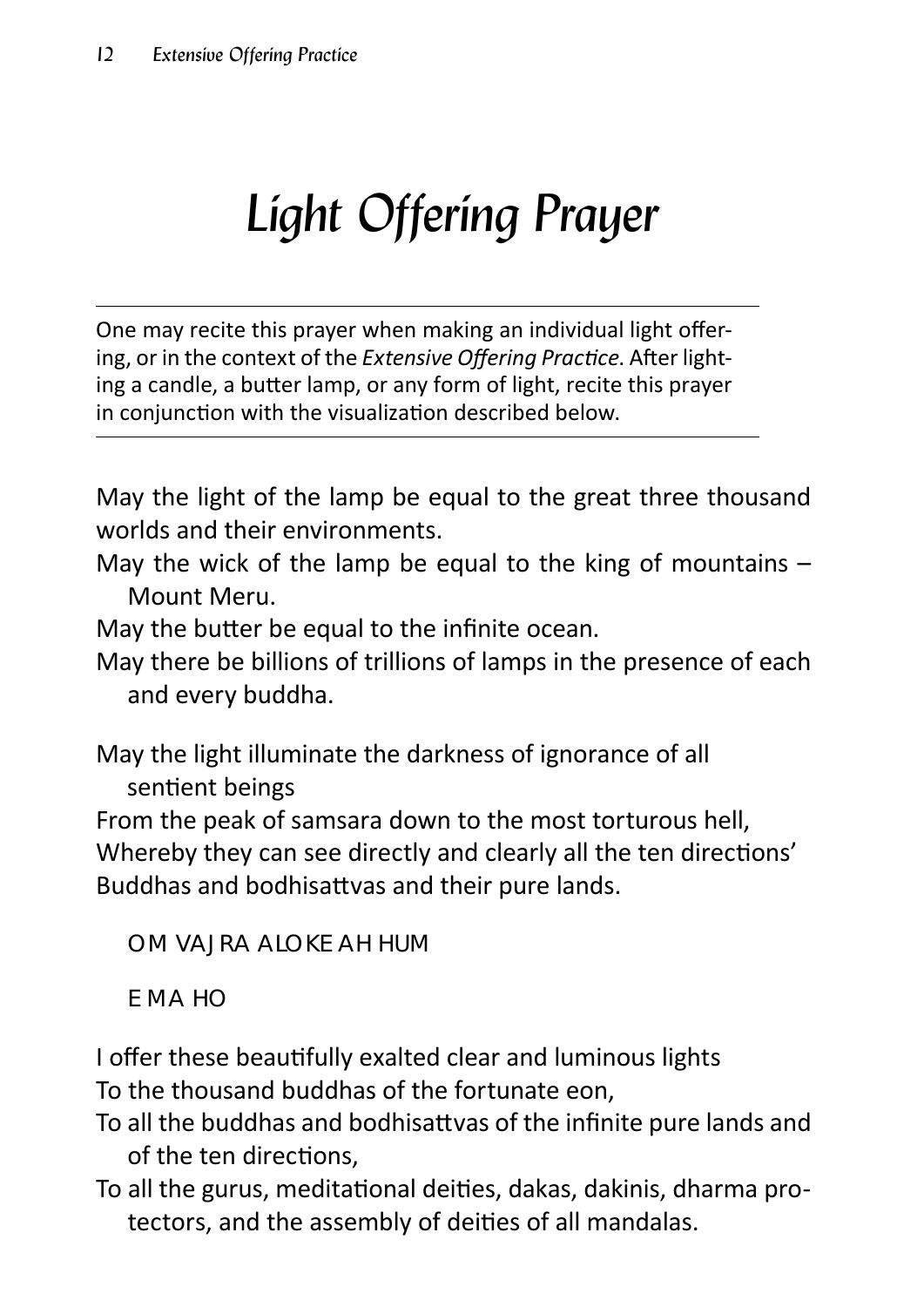- Due to this, may my father, mother, and all sentient beings in this life and in all their future lives,
- Be able to see directly the actual pure lands of the complete and perfect buddhas,

May they unify with Buddha Amitabha in inseparable oneness,

Please bless me and may my prayers be actualized as soon as possible,

Due to the power of the truth of the Triple Gem and the assembly of deities of the three roots.

TADYATHA OM PÄNCHA GRIYA AVA BODHANI SVAHA *(7x)*

### *Visualization*

The light transforms into single brilliant five-color wisdom.

On a lotus and moon disk the syllables OM and DHI appear.

- From them, one hundred and eight beautiful goddesses of light, Marmema, appear, wearing beautiful garments and precious garlands.
- Every goddess holds lights in her hands and from them emanate billions of trillions of infinite replicas of light-offering goddesses.
- All of them make light offerings uninterruptedly to all the buddhas in the buddhafields throughout all of space and to the peaceful and wrathful deities.

## *Dedication*

Thus, due to the merits of having made such a light offering May all the benefactors, the deceased and migrating beings of the

six realms benefit:

May all their degenerated samaya and broken vows be restored; May all their superstitious obscurations be purified;

May all their bad karma, negativities, and obscurations be purified;

May the three realms of samsara become empty immediately. Please grant control, power, and realization.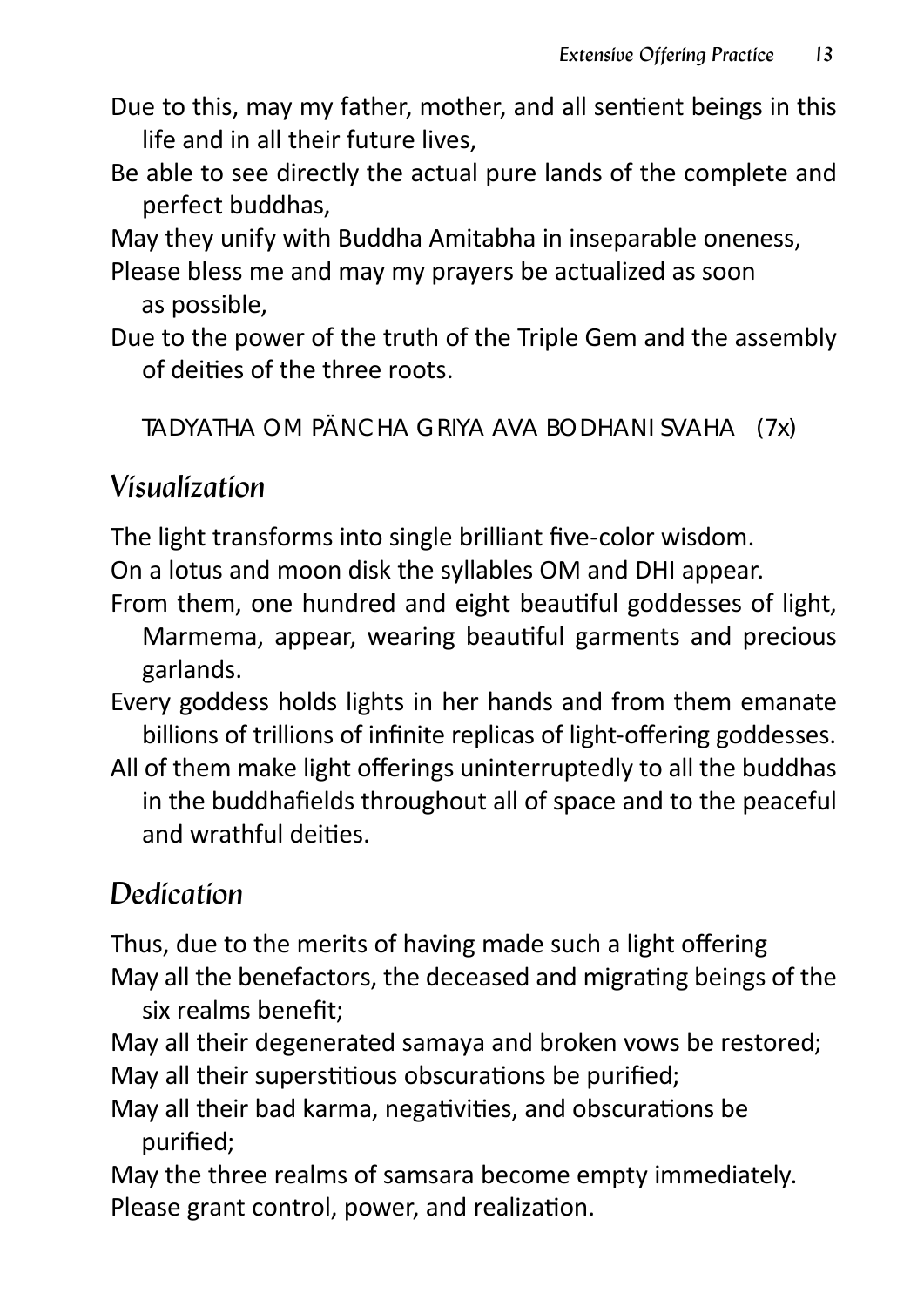# *The Benefits of Making Light Offerings*

# *by Lama Zopa Rinpoche*

It is said in *The Ten Wheel Sutra of the Essence of Earth* (Kshitigarbha), "All comfort, happiness, and peace in this world come from making offerings to the Rare Sublime Ones. Therefore, those who want comfort, happiness, and peace should always try to make offerings to the Rare Sublime Ones."

In general, all goodness in samsara and nirvana comes from making offerings to the Triple Gem, but specifically, different kinds of offerings bring you different benefits. Guru Shakyamuni Buddha, whose holy mind was enriched with the ten powers, announced in the Tune of Brahma Sutra Clarifying Karma that making light offerings brings you ten benefits:

- 1. You become like a light in the world.
- 2. When born human you achieve the clairvoyance of the pure flesh eye.
- 3. You achieve the devas' eye.
- 4. You receive the wisdom of knowing what is virtue and what is non-virtue.
- 5. You are able to eliminate the darkness of ignorance, the concept of inherent existence.
- 6. You receive the illumination of wisdom; even in samsara you never experience darkness.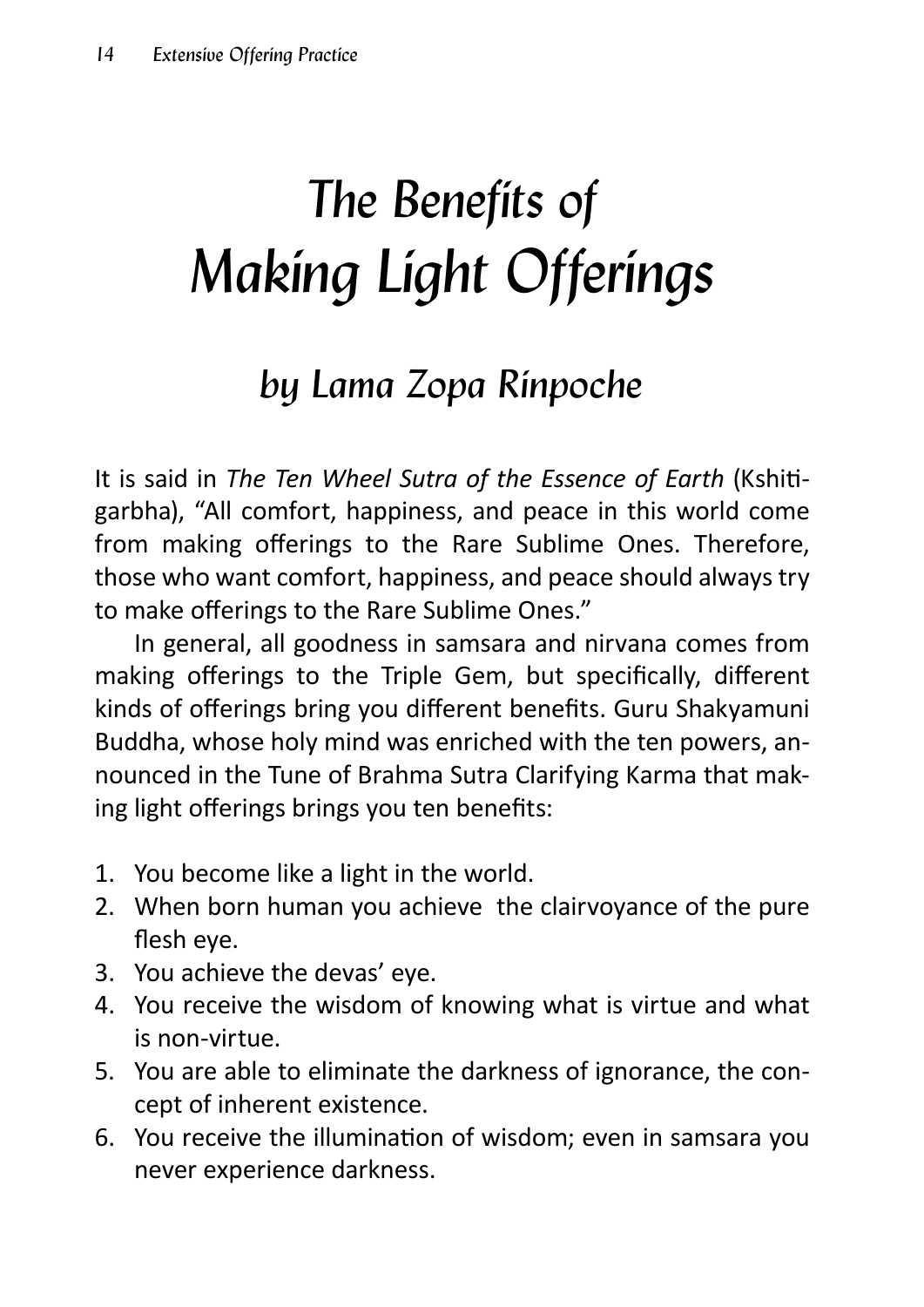- 7. You receive much wealth and enjoyment.
- 8. You are reborn in the deva or human realm.
- 9. You quickly become liberated.
- 10. You quickly attain enlightenment.

Devas or human beings who accumulate the merit of making one light offering, a handful of flowers, will see the Buddha Maitreya. The Sutra of Arya Maitreya says, "Those who offer a thousand lights or a thousand blue utpali flowers or make the pinnacle of a stupa or a holy form will be reborn when Maitreya Buddha shows the deed of gaining enlightenment and will receive his first Dharma teaching."

It is also said that those who offer even one flower or rejoice in the merit of others who offer will achieve buddhahood. This means that even if you don't get enlightened during the time of Guru Shakyamuni Buddha's teaching, during Maitreya Buddha's teaching your mind will ripen and you will gain liberation.

Offering light, in particular, is a special door of dependent arising for quickly completing the accumulation of merit and receiving great blessings. It is said in the second chapter of the root tantra of Chakrasamvara, who is a manifestation of Shakyamuni Buddha, "If you want sublime realizations, offer hundreds of lights."

If you want to know the detailed results of making offerings to holy objects or of offering service to the buddha or other holy objects, you should study The Sutra of the One Who Looks with a Compassionate Eye (Avalokiteshvara), the Sutra of Sogyal, where Buddha gave instruction to King Sogyal, or the Könchog Tala.

The text, *Immortal Drum Sound Mantra*, says, "If you devote yourself to the Inconceivable One, the results will similarly be inconceivable." In the same way, The Sutra of the One Who Looks with a Compassionate Eye says, "Since the dharmas (i.e., the qualities) of the buddha gone thus (tathagata) are limitless, making offering to the tathagata brings limitless, infinite, inconceivable, incomparable, unimaginable, numberless benefits."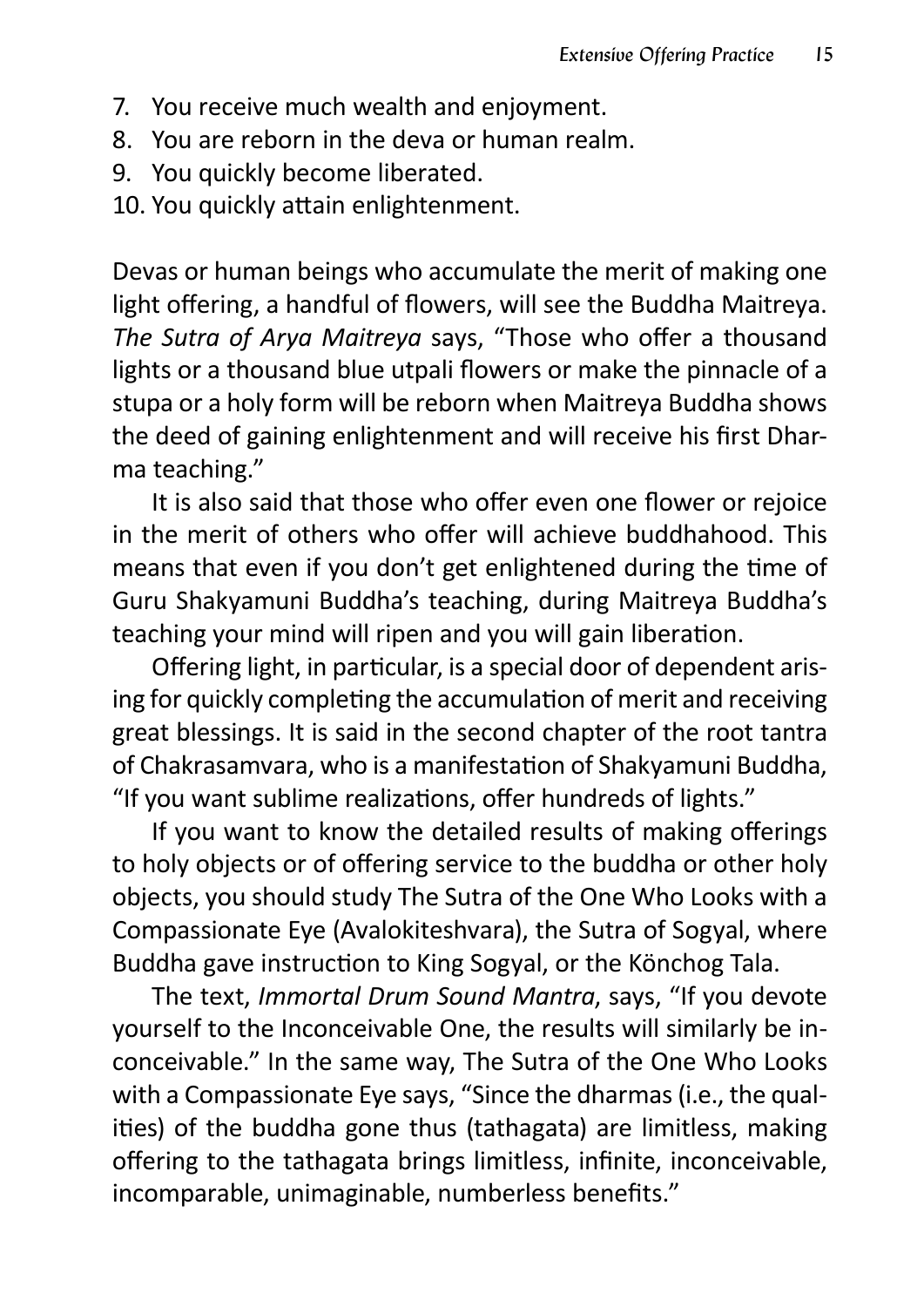*The Small Quotation (Lung-ten-tseg)* sutra says, "It is possible for the moon and stars to fall to earth, for mountains and forests to rise up into the sky and for the water of the great oceans to completely dry up, but it is not possible for the great sage (the Buddha) to tell a lie. Keep this in mind and generate strong devotion to and faith in the root of all happiness and goodness  $$ actions and their results (karma) and the blessings of the Three Precious Rare Sublime Ones. While you have this body and possessions – which are as if borrowed for a year, a month or a few  $days - night$  and day, all the time, attend to the practice of taking the essence of this human life, whose short duration is like a flash of lightning, by planting as many seeds as possible in the special field of merit."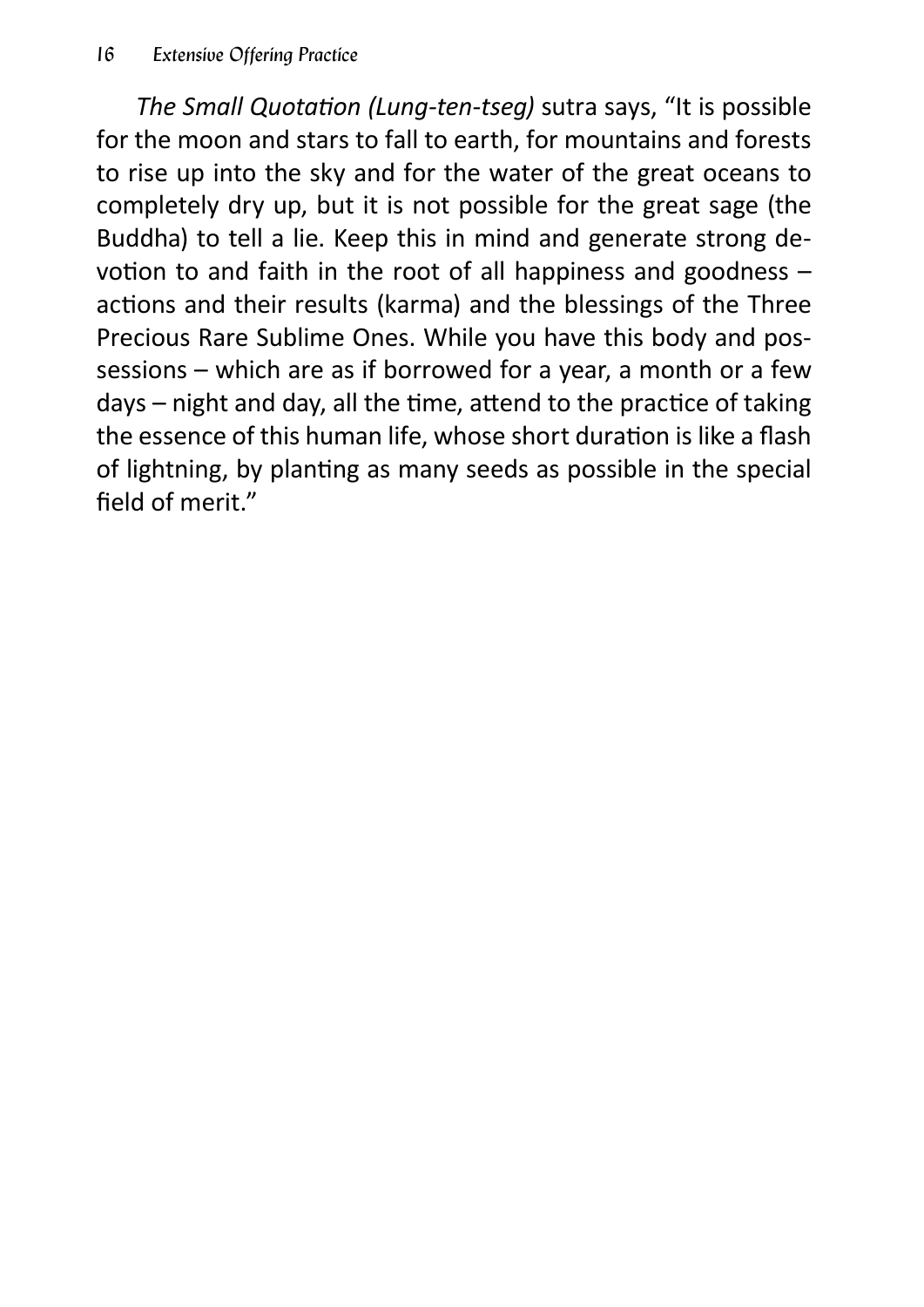#### *Colophons:*

*Extensive Off ering PracƟ ce* originally composed by Lama Zopa Rinpoche in Taiwan in February 1994. Lightly edited for publication by Venerable Constance Miller and made available by FPMT Education Department, May 1998. That version was edited further and included as an appendix in Teachings from the Vajrasattva Retreat, Lama Yeshe Wisdom Archive, 2000. Revised edition, August 2001. Further revisions made by Kendall Magnussen, FPMT Education Department, April 2003.

This *Light Offering Prayer* was composed by Lama Atisha and translated by Venerable Pemba Sherpa.

*Notes regarding this practice:*

#### *Altar and Gompa Set-up*

Set up as many offerings as possible: water bowls, food offerings, lights, flowers, etc. Be sure to recite OM AH HUM as you place your offerings on the altar. When making offerings, cover your mouth with a cloth so as not to breathe on the offerings.

If you are specifically doing a light offering practice, set up your lights and then before actually lighting them, begin the practice.

Be especially careful in the case of many candles. Do not set them very close to one another, especially if they are in plastic holders, as the excessive heat may melt the plastic and result in a fire out of control! Also, it is good to cover the surface where candles are sitting with aluminum foil or some other flame-resistant covering.

#### *Practice tips*

If one wishes, the Light Offering Prayer found on p. 20, composed by Lama Atisha, can be added to the basic practice. Recite it just before the dedication prayers as indicated on p. 15.

This extensive practice can also be used for the preliminary practice of water bowl offerings. Begin by setting your motivation, make three prostrations to the altar, generate refuge and bodhicitta, and then set up your water bowl offerings, reciting OM AH HUM as you pour the water. Then present your offerings.

If one likes and has time, during Presenting the Offerings, one may practice according to Lama Zopa Rinpoche's method of counting on a mala the prostrations, offerings, and generating great bliss in the holy mind. One may do as many repetitions as one likes for each offering.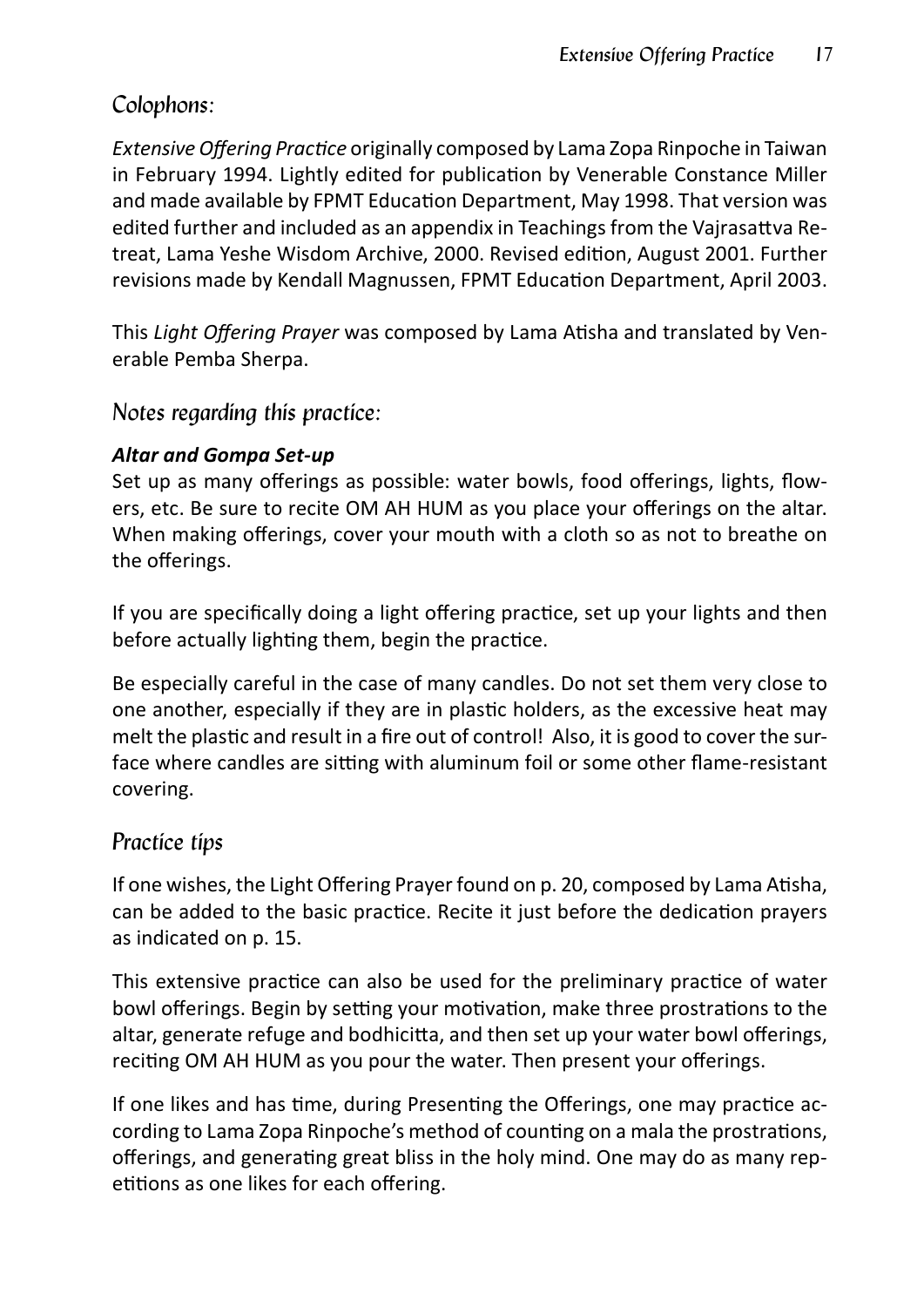# *Foundation for the Preservation of the Mahayana Tradition*



The Foundation for the Preservation of the Mahayana Tradition (FPMT) is a dynamic worldwide organization devoted to education and public service. Established by Lama Thubten Yeshe and Lama Zopa Rinpoche, FPMT touches the lives of beings all over the world. In the early 1970s, young Westerners inspired by the intelligence and practicality of the Buddhist approach made contact with these lamas in Nepal and the organization was born. Now encompassing over 150 Dharma centers, projects, social services and publishing houses in thirty-three countries, we continue to bring the enlightened message of compassion, wisdom, and peace to the world.

We invite you to join us in our work to develop compassion around the world! Visit our web site at www.fpmt.org to find a center near you, a study program suited to your needs, practice materials, meditation supplies, sacred art, and online teachings. We offer a membership program with benefits such as Mandala magazine and discounts at the online Foundation Store. And check out some of the vast projects Lama Zopa Rinpoche has developed to preserve the Mahayana tradition and help end suffering in the world today. Lastly, never hesitate to contact us if we can be of service to you.

> Foundation for the Preservation of the Mahayana Tradition 1632 SE 11th Avenue Portland, OR 97214 USA (503) 808-1588

#### *www.fpmt.org*